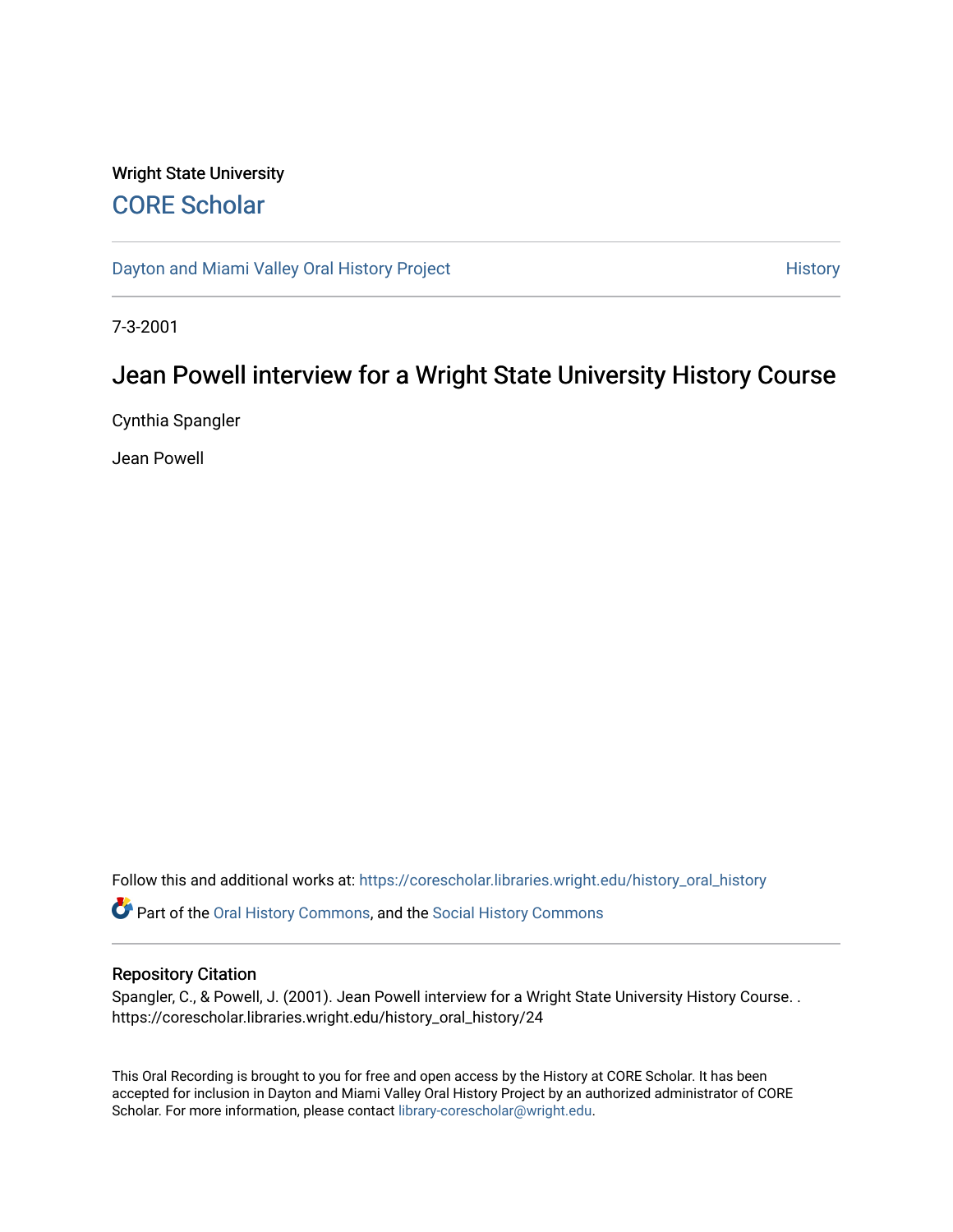### Jean Powell

ĩ

- C.S. Where did you go to high school?
- J.P. I went to Stivers High School.
- C. S. What year did you graduate?
- J.P. I graduated with the class of 1948.

C.S. If we're talking about the period when you were in high school and in your early twenties, what did you do for fun back then?

J. P. Most of the time I think of those times as concerned with music, dance because I had studied dance when I was a youngster and of course Big Band was the thing. And I had started going with my husband when I was fifteen years old and then I married him and so we followed dance bands around this area, the general area. There was a place in Springfield, Ohio where the Big Bands always came and we followed them and there was a Dixie Land jazz band that we followed in the general vicinity. So, I always think of those times as filled with music and dancing, jitterbugging. Jitterbugging was the thing of course.

C.S. What kind of things did you do on a date?

J.P. Oh well, our dates, I can remember going to the band shell over at Island Park and a whole bunch of us would just get together and go over and sit and listen to music. Of course, in my high school years everything was geared around kind of a social thing. In those days there were lots of sororities, quote, unquote, and groups so we had hayrides, wiener roasts, dances and of course going to the show. We often went out to eat. And I was not a meat eater so; I was always the odd man out. In those days I would always order lobster, which was one of the cheap things on the menu. And to this day when we go out for a really fancy meal I still order lobster tails. But now I'lthe most expensive person to entertain.

C.S. Where did you go to see movies?

J.P. We went to, there were some absolutely beautiful fantastic movie houses in Dayton. The Victory was one of them, which has been restored to the Victoria. But it wasn't one of the big beautiful ones. Probably the most gorgeous one was right across the street from the Victory, called the Loews's Theater. It was opulent, it was just beautiful. There was also another one called Keith Theater and there was another one called the Colonial Theater. Most of our dates would be centered around going to the show and it was very inexpensive. When I was very young my cousin and I, I was raised with him like a brother almost, and he and I went to the show every week, every Saturday. We'd laugh, boy that was a great way to get rid of us on a Saturday because it cost a dime. The carfare was three cents each way. And so, it was a wonderful time, I think, because we had a lot of information like children will sit in front of the TV now, but we had more wide reaching experiences because we had to get on the street car or the bus and go downtown by ourselves and we never thought anything about it. We just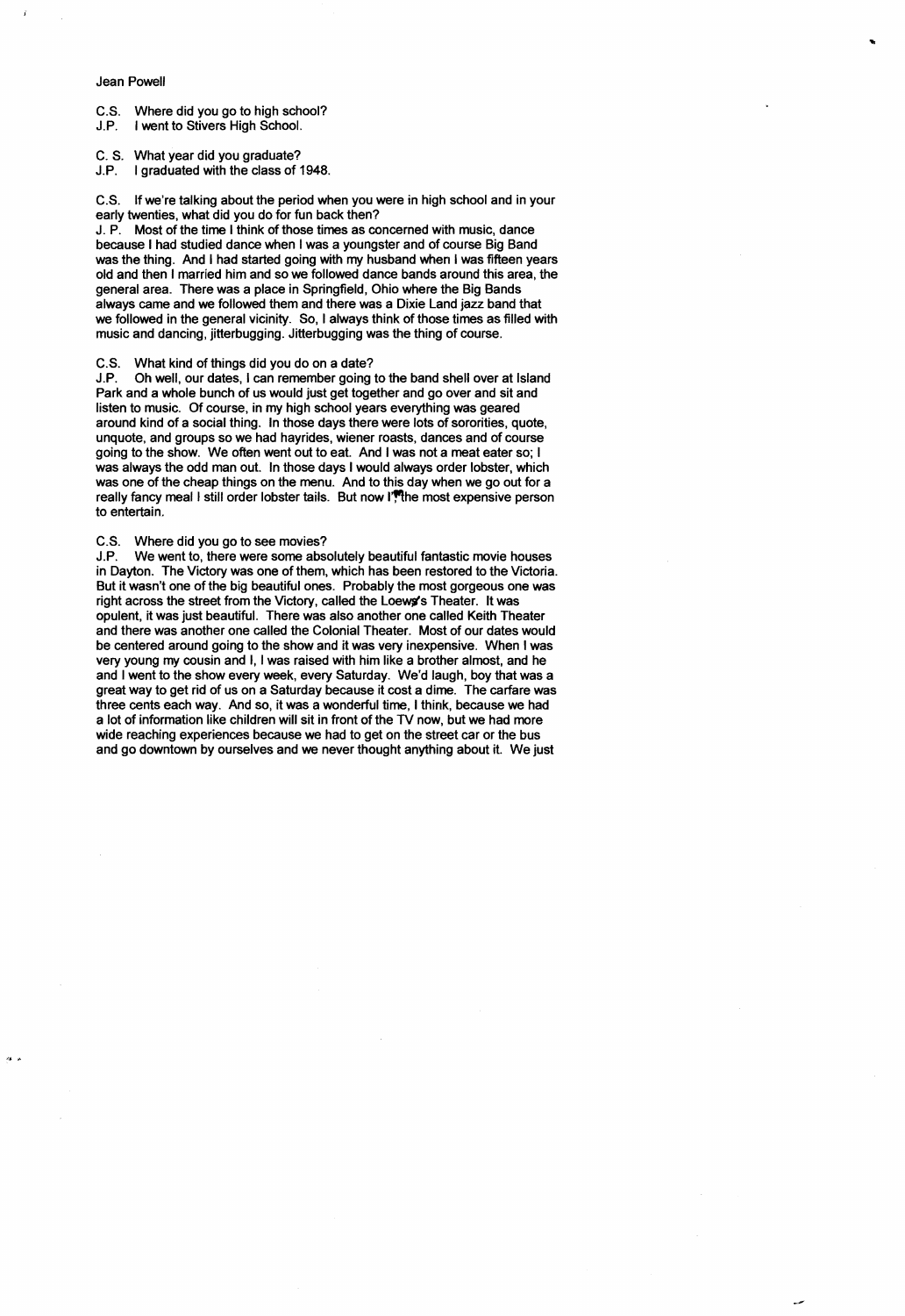did it, because everybody did it. And then went to see the movies, and of course the movies were just fantasy kind of things too. So movies were important.

## C.S. Who were some of your favorite actors or actresses?

and of course, Gone with the Wind to this day is still one of my very favorites. I J.P. Oh, well, there is Katherine Hepburn, has always been my all time favorite have tape of that now. I think I must have gravitated toward strong competent women even then. I think I liked those movies about the women who were not just a 40's or 50's housefrau.

## C.S. Where did you like to shop?

J.P. Oh Rike's, no question. Rike's was the place, Rike's Kumler Company, actually was what it was called. And Elder and Johnson which was on the corner of Fourth and Main and it was not quite as well known as Rike's. But those two places and Billy Lewis, later on, I liked a lot. And as a youngster there was a shop close to Billy Lewis's called the Children's Shop where my mother knew the buyer and she often would take me in there and order something and when the buyer went to New York she would look for things for me. And my mother was a very accomplished knitter so I remember as a youngster having most of my clothing; my coats and hats were knitted because my mother was such a wonderful knitter. My grandmother was a wonderful seamstress, so I remember most of the time it was shopping for clothing. I didn't do much in terms of household goods except my grandmother had started me when I was in high school collecting my sterling silver, which was important in those days. Now the kids today don't really care about it. Shopping was Rike's and Elder and Johnsbn's.

## C.S. What fashions were popular then?

J.P. Oh, in high school I can remember we had pleated skirts that came to about our knees and then we always had a sweater that came very low so you only had several inches of pleated skirt showing. And we had long strands of pearl, and also we had, I had knitted sets of collars and cuffs that my mother had made me out of white angora that went onto my cashmere sweater sets. And cashmere sweater sets were a must, you had to have those. A short sleeved sweater underneath and a long sleeved button down front sweater. And of course a must way that you had to have Spalding saddles and you never polished them, you just washed them and then they took on this beautiful patina. And that was in high school. And later on, when I was in my twenties, I suspect, because my grandmother was a very accomplished sewer, I had learned to sew. And so, I made most of my own clothes. And when I would really want to have something really beautiful, I would go downtown to Rike's and go into the Moraine Room which I really couldn't afford the clothing there. But I would go into the Moraine Room and look at something, see how it was constructed, see the design of it and then I would go horne and I would kind of sketch a picture of it and make a pattern out of newspaper. And then I would buy a fabric that was comparable to the one I had seen. Between my grandmother and I, I would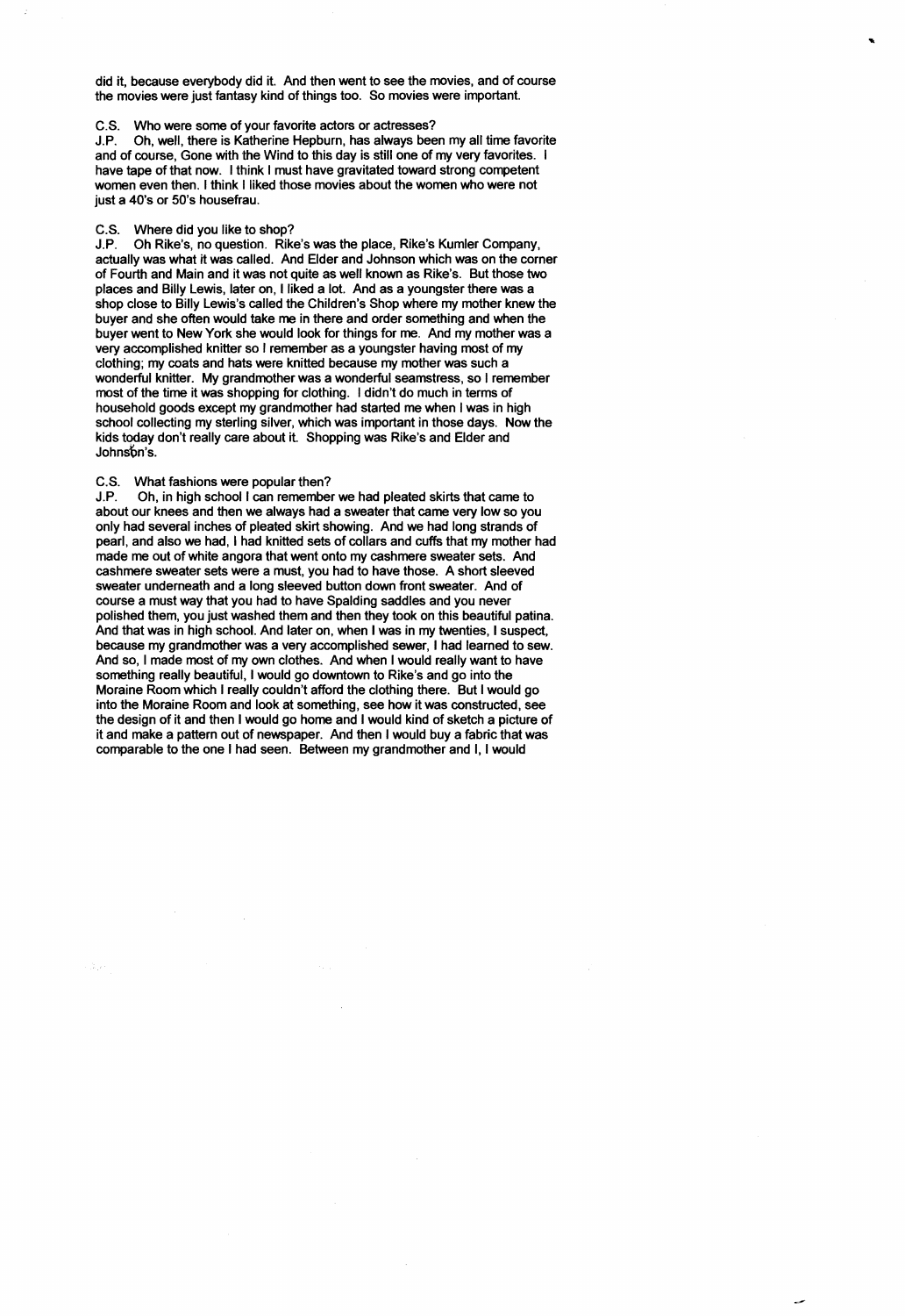make them. But we had suits that were very close fitted, very straight skirts, and I know my perfect length was just below the kneecap and that's where I wore my dresses for years and years and years. And, but the skirts were very straight, and the jackets were very fitted and often times they would have what we called a peplum out from that. And I know often times I would pick a very plain fabric, but I was very interested in designer buttons, and even still have some of the buttons off some of those suits I had. Blouses were important because you wore a nice, nice blouse under a good-looking suit. Swimming suits, two-piece, most of them were one piece, but one year I decided I wanted a two-piece. So I bought the wool and made a two-piece bathing suit. That was little boy shorts and I made one half black and the other half gray and on the top I made the other half gray, other black. You always had to have something different. And high heels and sometimes, ankle straps. And I know when I got married, my going away outfit was a three piece mauvey lavender color and I had, this sounds really wild today, purple snake skin small platform, ankle strap shoes that completed the outfit (laughs).

C.S. I guess, my next question was what kind of music did you listen to, but you talked about the Big Bands...

J.P. Big Bands, everything was Big Bands, and the ballads, you know, Frank Sinatra and Perry Como and little bit later was Rosemary Clooney. But the mellow ballads I think were probably, and then of course the silly songs, like Mares Eat Oats and Does Eat Oats and Little Lambs eat Ivy, but that was earlier. And Spike Jones and his funny band. So there was humorous music and ballads kind of music and Big Bands and jitterbug. So it was a fun, fun time.

### C.S. What did you do for entertainment at horne?

J.P. Well, I remember we played a lot of Scrabble, and we, Canasta, not Scrabble, that was later. And in my home, which was an extended kind of family because my, this was when I was in high school, my mother and I lived with my grandmother and grandfather. And there was a large extended family and every Saturday night all the brothers, my mother's brother and cousins would come over and they'd have this big Pinochle tournament, practically every Saturday night. So I can remember that. As a young person, we played Monopoly all the time. As a mattex of fact a few months ago a ran into a man who had been one of our neighborhood buddies and he said he could remember, he said when ever I think of your house, I remember sitting on the porch playing Monopoly. Because when ever it was rainy or too hot we were always on the front porch playing Monopoly. In the early day there were, polio was a big, big factor, and so if you didn't go swimming, which we oftentimes we would ride our bikes over to Old River. I had a friend whose father was a foreman and every year, and I don't think it was quite kosher, but he would get me a swimming pass because his daughter was an only child and she was my best friend, so she and I could go swimming all the time. And then with my cousin Ted, we would ride our bicycles over to a park or we would ride our bicycles to Oak Day swimming pool and if we could get someone to take us over to Old River. We loved swimming in the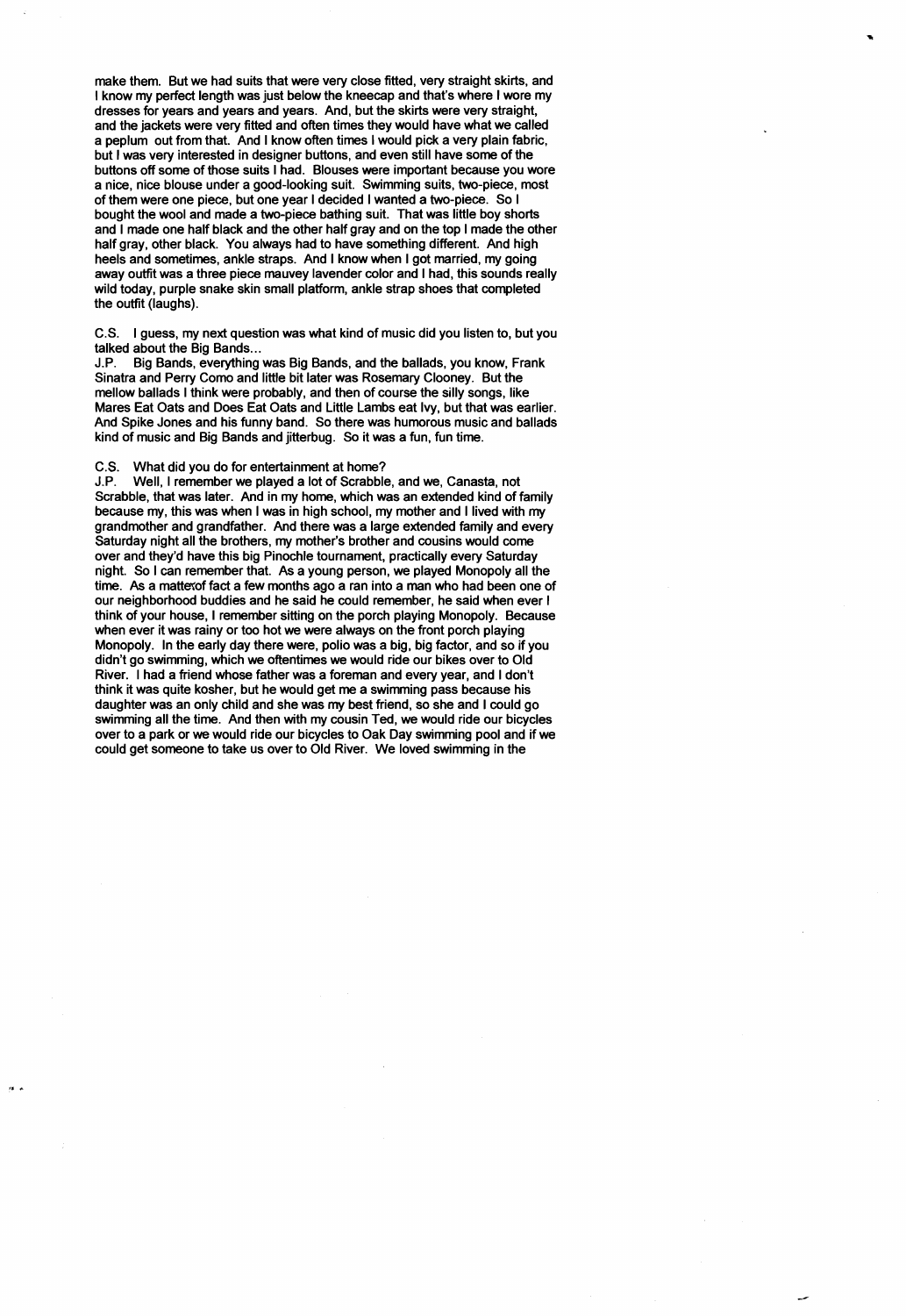summer. We played a lot of records. We played records all the time. So, books, we had lots of books so reading was important. Just kind of hung out, with no TV.

C.S. I was going to ask, when did you get the first TV?

J.P. We got our first TV probably in the early 50's. And it was a teeny tiny little bitty thing. Of course, there wasn't much on except cowboys or wrestling and most of the time it was snow...

C.S. You kind of mentioned this one already, I was going to ask you on summer breaks or vacations what was the thing...?

J.P. Oh yeah, swimming. Swimming, we baked ourselves at the swimming pools, we lived at the swimming pools. When I was younger I spent my summers going from Girl Scout camps, because I was an avid Girl Scout, so my mother always made sure I went to Girl Scout camp. And there were times when I would get home from one camp on Sunday night, my mother would try to get all my clothing ready because on the next Monday or Tuesday I would leave for church camp. Or there would be a day camp or there'd be some kind of camp. So I oftentimes spent summers at camps. And there were a whole group of us that did this. I didn't go alone, a group of neighborhood kids, Girl Scouts. I have a group of friend that we started in kindergarten together and there were three or four of us that started in kindergarten and then we added little friends as they came in like in the third grade. One of my best friends that is now married to my cousin, makes her kind of related to me, but we are still are really good friends, and we still get together. In fact two weeks ago we had a big party. So those early elementary and high school days those friends are still some of my best friends.

### C.S. Who were your role models?

J.P. Probably my grandmother and my mother. That sounds so trite, but that's probably, my grandmother was a very, she was a large woman, very tall for that day. She was probably 5'8" and she was very into going to church and she belonged to the Easter Star and she belonged to the Good Will arm of collecting things. So I had an early sense of contributing something to my community. I think I got that from my grandmother. My mother was working all the time, which was also unusual. Because I was from a ... and my high school and elementary grades, my mother was a single parent at that time, which was also unusual. There weren't many kids who I knew who had divorced parents. So my mother was working all the time, my mother was very attractive and one of the things that I always remember was that my mother bleached her hair blonde. And it was really kind of risqué in those days, but we were all under the influence of what we saw in the movies. And there was Carol Lombard and all those blondes and my mother was a bleached blonde lady. And to this day I've never done anything to my hair, and I think it's a kick back to, you know, and often times, I can remember sometimes children were not so kind about that, that I was the child of a divorced family and my mother had bleached hair. But I really, really